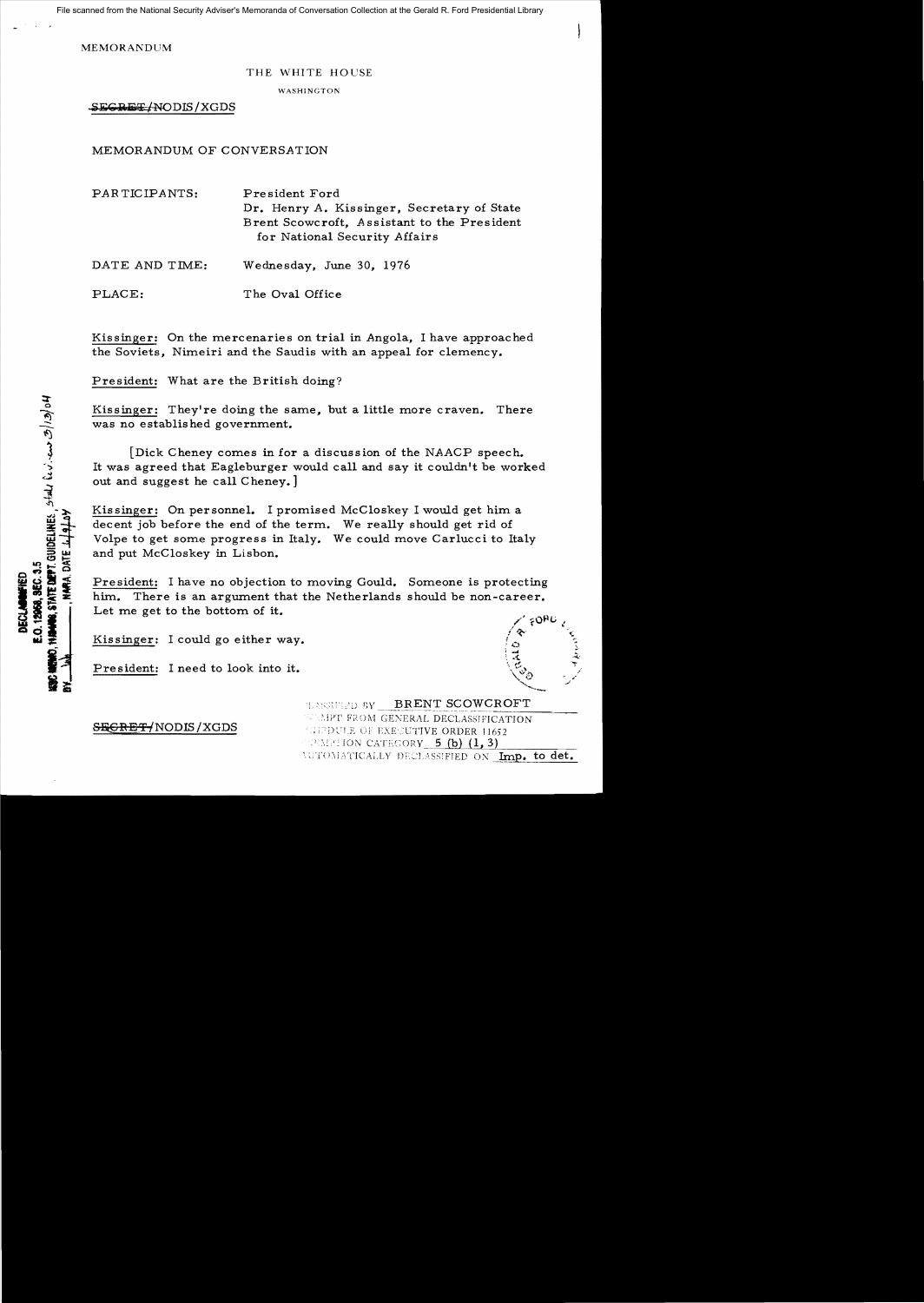## SEGRET/NODIS/XGDS 2.

Kissinger: On SALT, you must decide whether to stay in a holding pattern or move for an agreement. If you want to move, you will have to take Fred [Ikle], Don [Rumsfeld], and George [Brown] to the woodshed. Don won't antagonize Jackson who he thinks will be Chairman of the Armed Services Committee. It would be bloody.

President: What has the Verification Panel come up with?

Kissinger: I haven't wanted to convene them until you decide. They will come up with the same position and they leak so badly.

Scowcroft: They will present all the options, not just the holding option.

Kissinger: But they will recommend that one. I just think that it is dangerous until we have first decided. Do we meet tomorrow?

Scowcroft: I think it is with Don.

President: Let's continue the talk.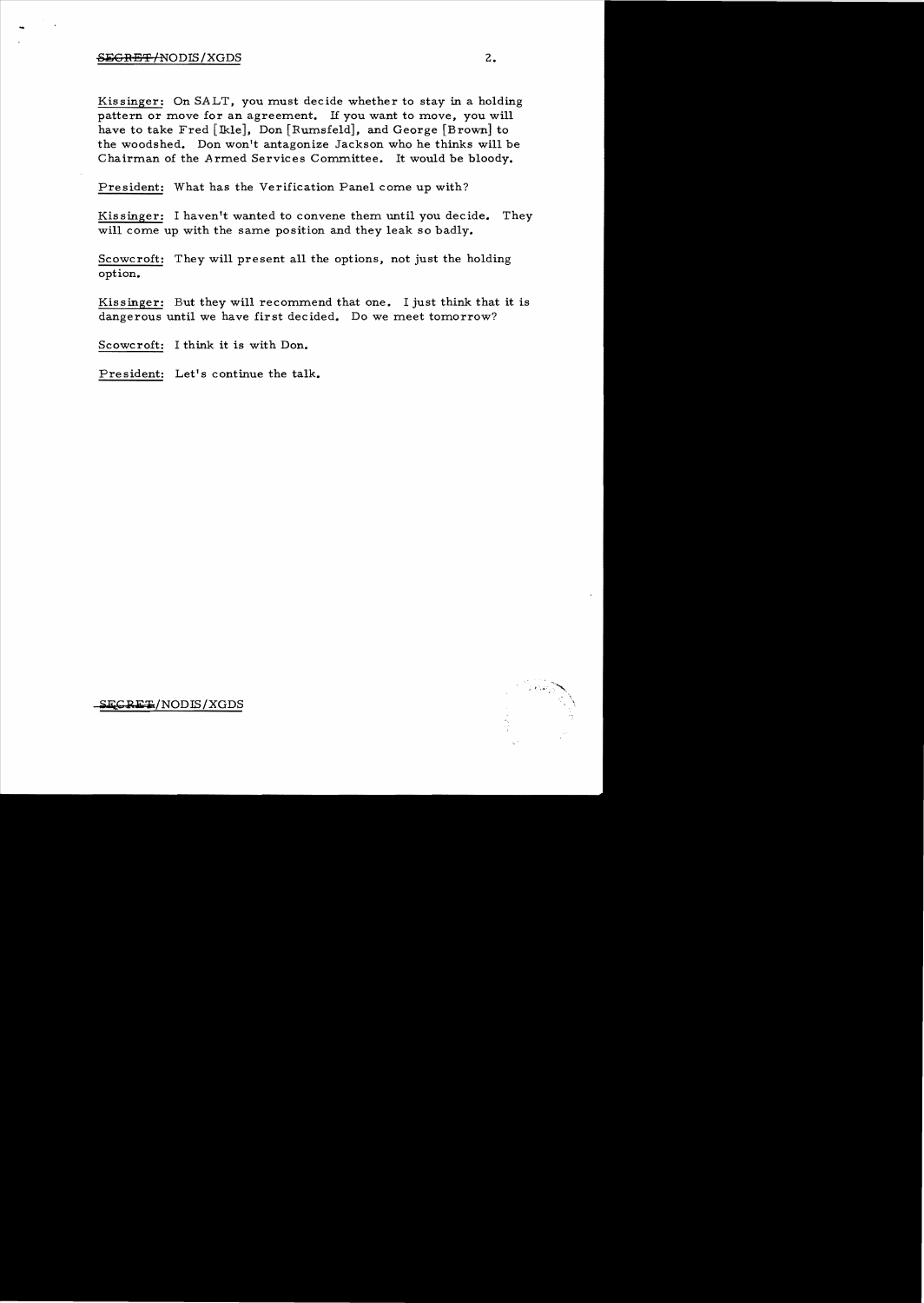A Remove Ois & proposed comments!  $P/R$  30 gm 20 Koue Mircenaine Home apparent le Sois, Nimerix = Services estan appell for clemency 1 Mostanec Birthick china K Che some, but a little mac crack. Than was no detate part. Clung cours En forchacusium of NAACP speech) agreed have world cult = - , it 字 condition to maked out + support he call Chunny R. Prisound. I provised the Clock, Sundayst him a known for before and y term. We worthy should get rid of valge to get some propers in theby. Use could more Cashner's & Staty & pirt Un Closky in Lislan l 2 hours motjetuits moins coulde Somme portiting him. There is an agreement that c bottom fit. K I conclud por entities way. P. I weed to look into it. & On Salt, you must decide whether & stay vo a holdrig patterna usace for a peer it. If your mont to move, you will have to take Ful, Don, & George To a avondohed. Dan overit antagonize Jackson who he thinks will be stron of annual Sines Consta, It was all be bloody. P chur has of emigraf K F De havent constel te landere tous andré jou chaîte. 1 lally S Thoy with prentall the getimes, with proof a bodding often R Bart though could recommend that saw. I just **E.O. 12000, SEC. 3.5**<br>NSC MEMO, 11/2498, STATE DEPT. GUIDELINES state be view 3/13/04<br>NARA DATE 6/2/04